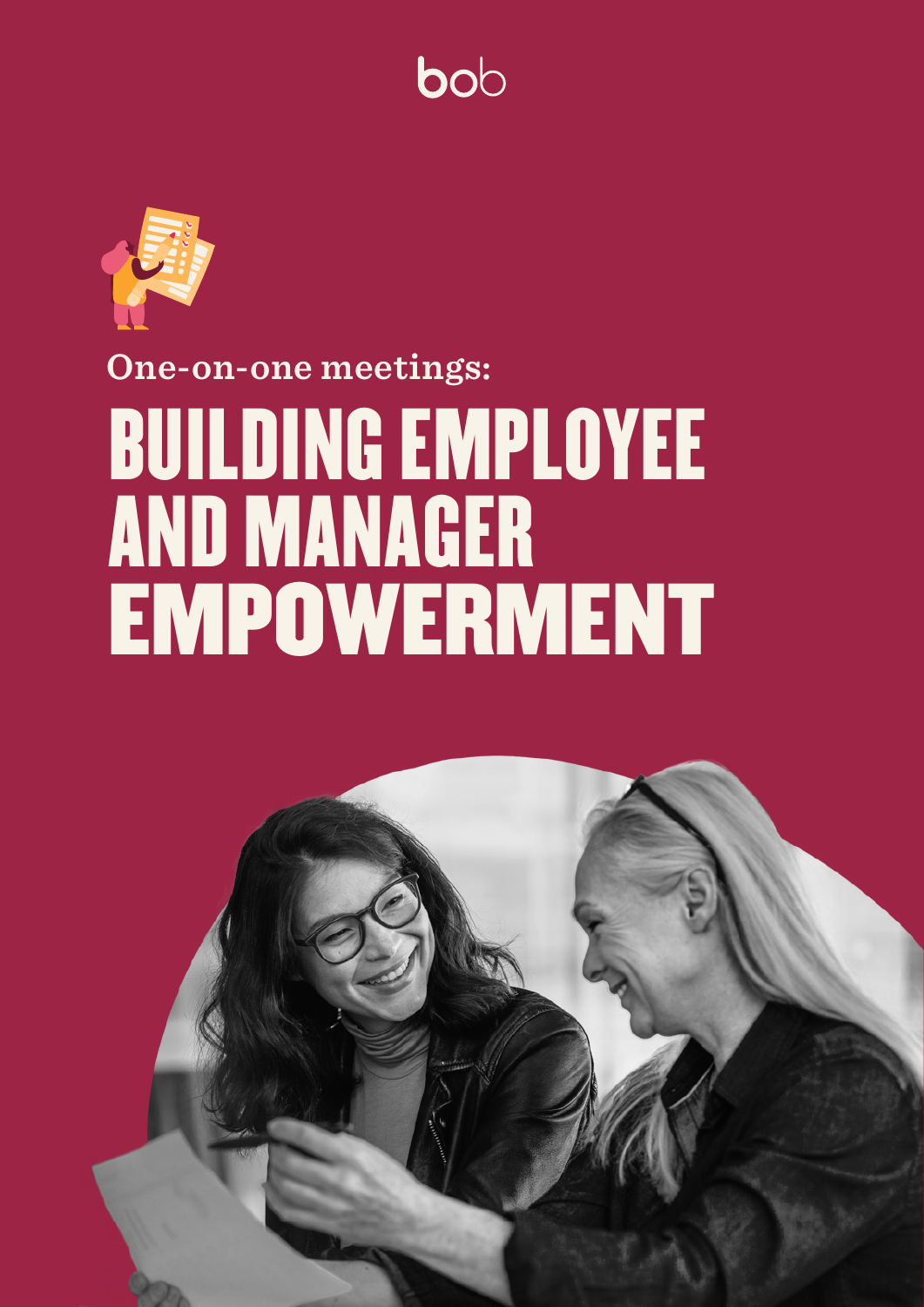At the heart of any successful business is a clear and strong understanding of the importance of communication. One-on-one meetings between managers and their employees have always been an important part of working in a team. They help to align expectations and develop and keep a strong, open line of communication.

But with remote and hybrid workplaces becoming more and more commonplace, there are far fewer face-to-face interactions. This has made these meetings all the more crucial. While one-on-one meetings are arguably best held in person, they can still be meaningful and effective when done via videoconferencing.

A one-on-one meeting provides a unique opportunity for private discussions that may not happen otherwise. Done properly, they can enable vital information to be shared, as well as help build relationships.

A meeting between a manager and an employee doesn't just focus on empowering the employee-it also allows for manager empowerment. Building a culture of mutual feedback allows employees to be heard and respected and gives them room to grow. But it also allows managers to receive constructive criticism so that they can further improve their management .skills

It's also important to note that these meetings aren't just about what your employees can do better for the company, but also what you can do better for them. Taking the time to make sure that your employees are in a good state of mind and body is vital.

There are a huge range of issues that you can go over with your employees. But each issue deserves its own space and consideration-a one-on-one meeting should never try and bundle every issue together.

A good way to approach one-on-one meetings is to divide them by type-each meeting putting emphasis on a different area, with each one being just as important as the last.

With this in mind, we've put together five different example templates that cover various types of one-on-one conversation topics.

The five different types of one-on-ones that we have put together for you to focus on are:

- Career and growth development
- Regular check-ins
- Goal setting
- Onboarding
- Year-end performance review

These templates have been designed to be flexible, actionable, and easily edited. Meaning you can use them for a variety of things—whether that's printing them out directly as a training aid for your managers, or simply using them as a baseline to design your own templates for your .company

**HR** professionals can utilize these templates so that their teams can have better, more effective check-ins and more meaningful conversations.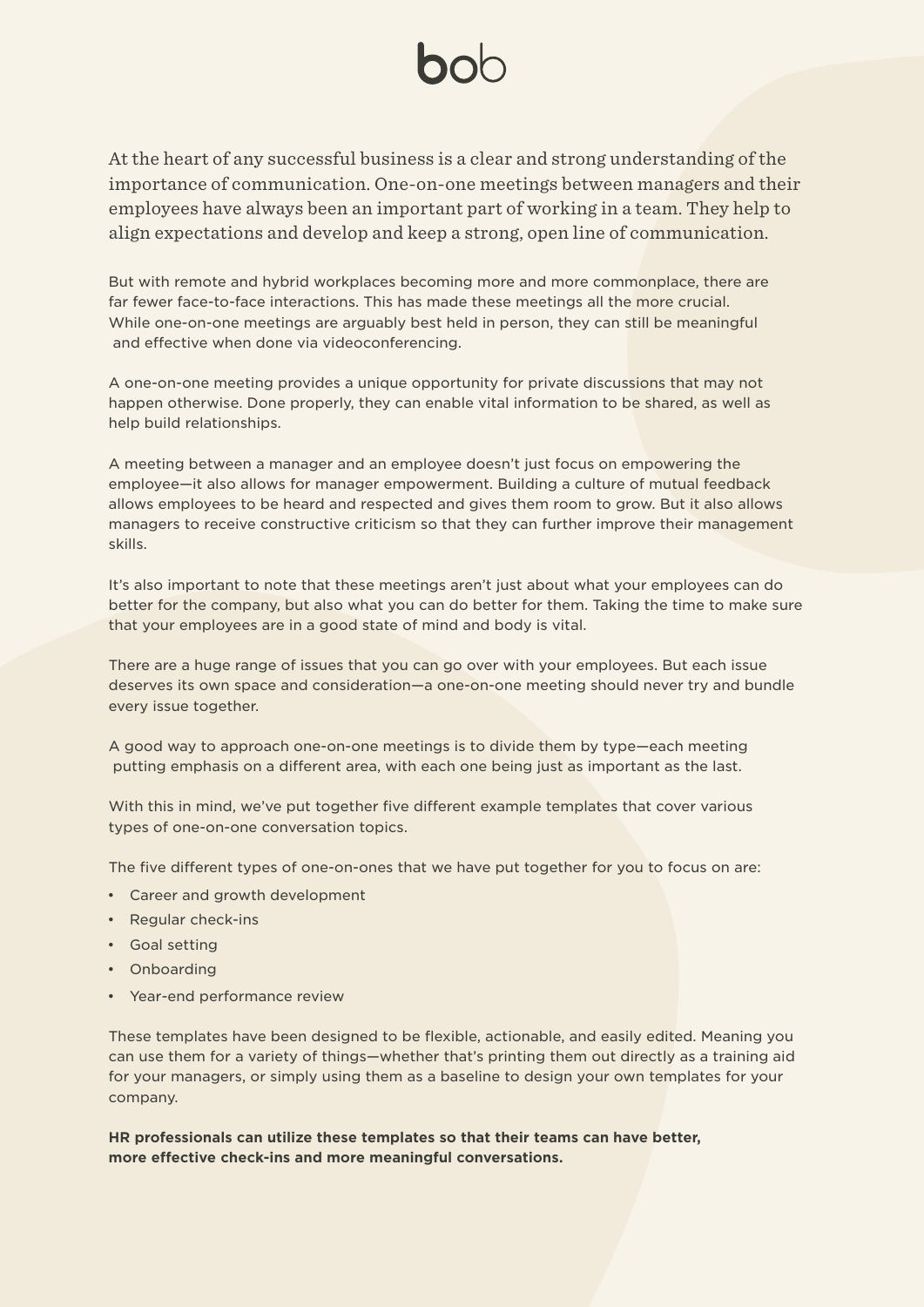## bol

## **One-on-one meetings templates**

### **Career and growth development**

#### **Description**

Your employee's growth and development is a key aspect of making sure they are in a happy and healthy state of mind—and being able to look towards and make plans for the future is an important part of that.

Encouraging growth and setting goals allows employees to understand their place in the company and what they should be aiming for. It allows them to feel as if they are being listened to, considered, and cared for in the long term—in addition to helping them grow in their careers.

This template aims to help bring clarity to your employee's career and growth development. By the end of this meeting, you should have a clear understanding of what your employee wants, and how you can help facilitate them.

#### **Talking points**

| <b>Question</b>                                                          | Answer |
|--------------------------------------------------------------------------|--------|
| When you think about yourself in 1-2<br>years' time, what comes to mind? |        |
| What do you enjoy most and least<br>about your job?                      |        |
| Where do you feel that your strengths<br>lie?                            |        |
| How can we develop those strengths?                                      |        |
| What would you like to do to continue<br>your growth here?               |        |
| What next steps could you be taking<br>towards those goals?              |        |
| How can I help you be successful in<br>pursuing these goals?             |        |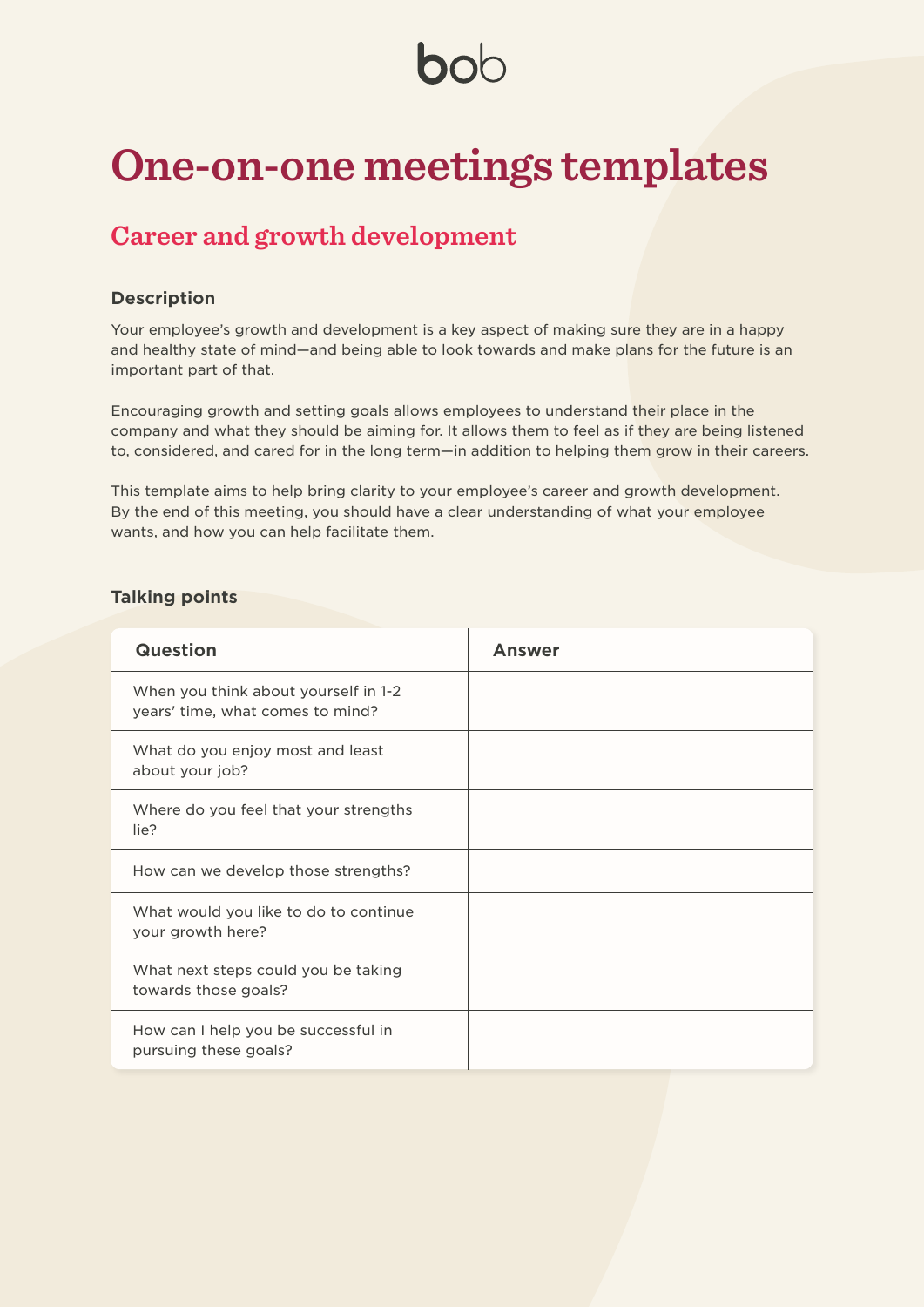## **Regular** check-in

#### **Description**

#### A culture of trust begins with listening.

And in order to have a highly engaged and productive team that has strong mutual trust, you need to be able to develop positive relationships with each member. But proper relationships can't be quickly built-they need regular care, attention, and upkeep.

Regular communication and check-ins are key to building trust and openness with your employees. Letting them know that you are here for them and that you're willing to listen to their issues can create a strong bond that improves workplace culture and productivity.

While check-ins are important, there is a thin line between checking in with someone and micromanaging them. This will of course depend on your team and the company culture.

Encouraging routine, open conversations can help to take the pressure off of people when they meet with HR leaders and managers. These conversations can also help to identify what actions will positively impact important metrics such as engagement, attrition, and productivity.

This template aims to ensure that your employees are being heard and respected. By regularly checking in, you can spot and pre-empt potential issues and create a more harmonious workplace.

## How are you doing? How did the past week/month go? What's on your mind this week? Do you need any support? How can I help you? What are the most important things you will focus on before we meet next? Is there anything else you'd like to talk about today? **Answer Question**

#### **points Talking**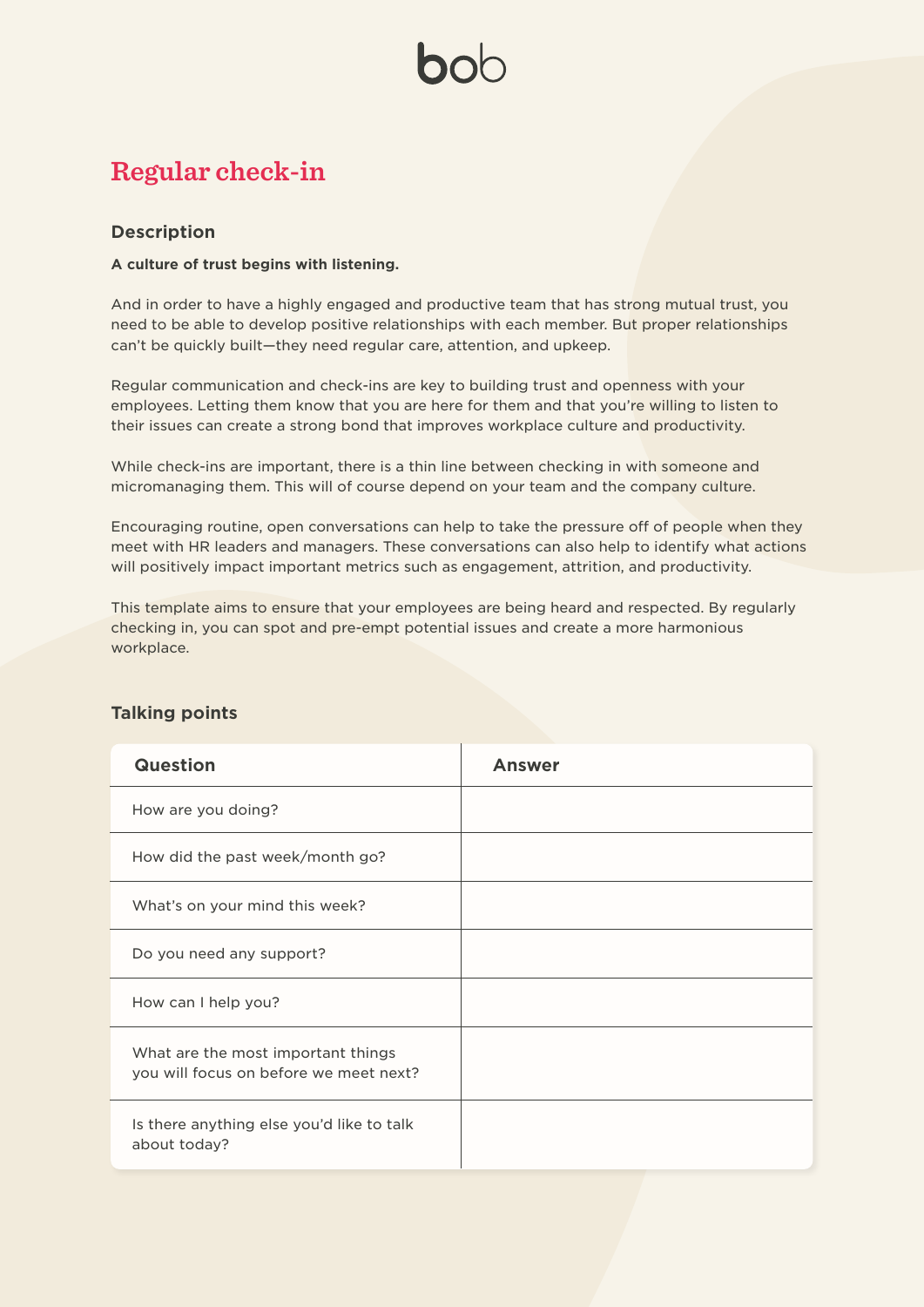### Goal setting

#### **Description**

Goal setting is a vital part of running a successful business. And setting goals for employees is just as important.

Having clear and defined goals allows your employees to have focus, meaning, and motivation to better themselves. It also gives them a clear set of criteria to see if they are moving forward and thriving in their environment or not.

As a manager, setting measurable and attainable goals can not only faciltate improvement in employee performance but can also improve the company culture and help to strengthen the business overall.

Knowing your employees' goals allows you to figure out how you can best help them to achieve whatever they have in mind. It also allows you to judge whether or not these goals are achievable and sustainable—helping you to tailor expectations.

This template aims to help you clarify your employees' goals and help to keep them on track by removing any potential barriers.

#### **Talking points**

| <b>Question</b>                                                 | <b>Answer</b> |
|-----------------------------------------------------------------|---------------|
| What would you like to achieve here?                            |               |
| How is your goal progress going?                                |               |
| Let's discuss each goal that you<br>currently have.             |               |
| Where do you feel you need help?                                |               |
| Are you facing any bottlenecks? What<br>might help remove them? |               |
| Let's discuss your personal<br>development goals.*              |               |
| Let's map out the next steps.                                   |               |

<sup>\*</sup> While this may seem similar to previous questions in this table, personal development goals should be different from the goals you've already set. An employee's personal development goals can focus on soft skills such as taking a project management course, or learning how to communicate with other teams more effectively, for example.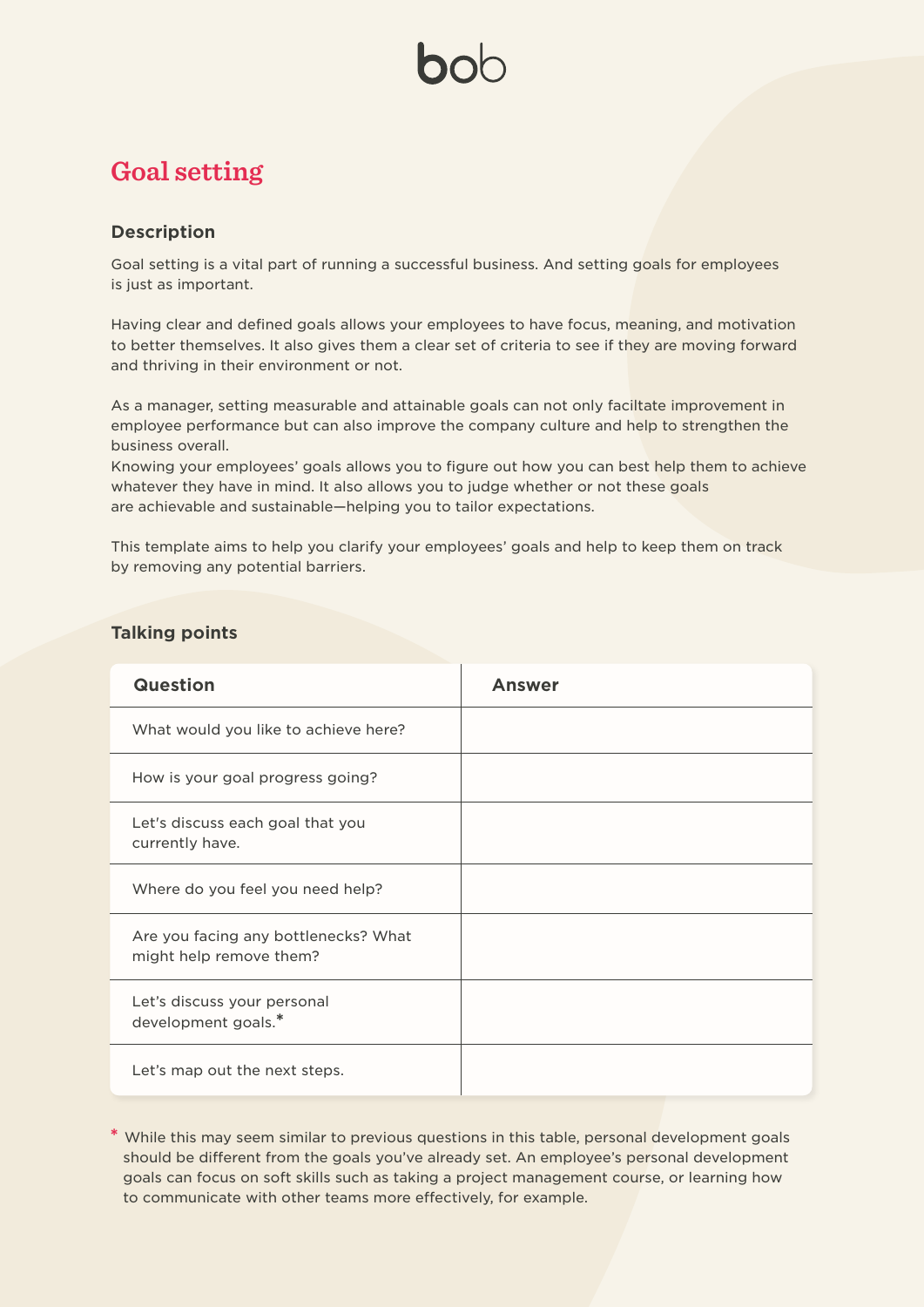## **Onboarding**

#### **Description**

#### **Onboarding is a critical process.**

It's vital that newly hired employees have a clear understanding of what is expected of them and what they need to do to carry out their job responsibilities, and that they have been trained enough to carry out their job properly.

Newly hired employees can end up feeling lost and disillusioned if they aren't properly onboarded. In fact, organizations that have a clear and effective onboarding process have 33 percent higher employee engagement in comparison to organizations with an ineffective onboarding process.

As a manager, it can be helpful to have a full set of expectations to run through when onboarding a new employee. It saves time and also ensures that your organization's onboarding process has a level of consistency across all departments and all new employees.

This template aims to help managers make sure that newly hired employees are satisfied with the onboarding process, and make sure that they are fully aware of what is expected of them. It can also help bring any problems to light that may cause issues further down the line.

| <b>AIKING POINTS</b>                                                           |               |
|--------------------------------------------------------------------------------|---------------|
| <b>Question</b>                                                                | <b>Answer</b> |
| Overall, how has your time here been<br>so far?                                |               |
| How has the training been so far to<br>prepare you for your job?               |               |
| Do you have a clear understanding of<br>your role and what is expected of you? |               |
| Are you finding your workload<br>manageable?                                   |               |
| Have there been any major frustrations<br>that you've experienced so far?      |               |
| Is there anything you'd like more<br>information or resources on?              |               |
| What can we do to help you be<br>successful here?                              |               |
|                                                                                |               |

#### **points Talking**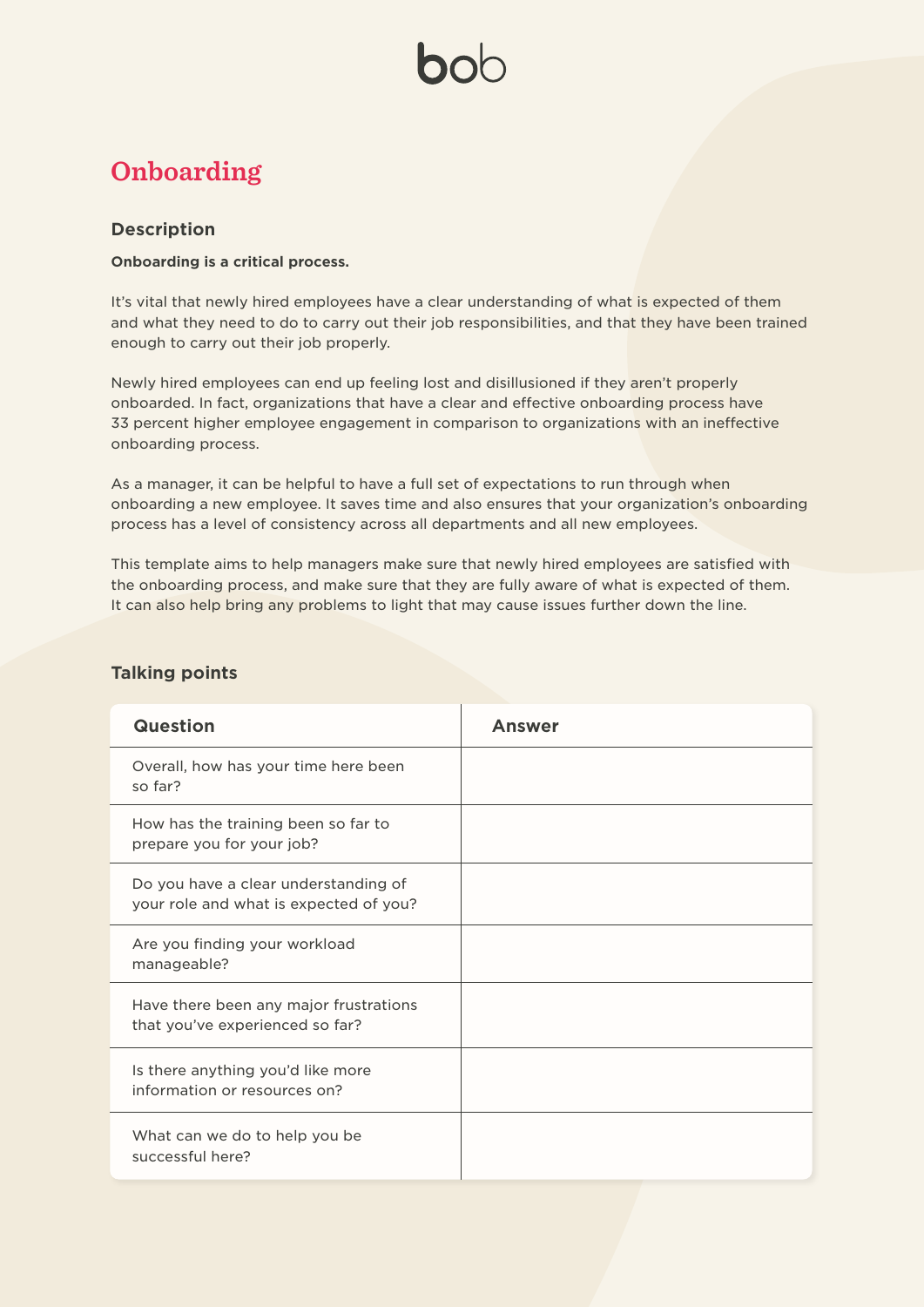### **Year-end performance review**

#### **Description**

Before looking forwards, it's important to take the time to look back and reflect. The end-of-year review is useful for going over employee performance, achievements, opportunities, and any goals that may be set for the upcoming year.

It's also the perfect time to go over any constructive feedback from both the employee and the manager. As a manager, it's important to be able to listen to and take on feedback from your employees. It allows you to evaluate your own performance and how you can grow and learn to become a better manager.

For your employees, it's a chance to reflect on the year and set goals for the future. It also gives them the opportunity to highlight any potential barriers that may have held them back in the previous year—in the hope that they can be removed for the coming year.

While this review tends to be focused on development, it's also a good opportunity for building and improving relationships. The mutual feedback allows issues to be highlighted and worked on—helping create a more harmonious and positive culture and environment.

This template aims to help you to sum up the past year with your employees. It allows space for reflection, as well as taking a look into the future. Enabling you to grow as a team and push forward towards a better level of performance and success.

| <b>Question</b>                                                          | <b>Answer</b> |
|--------------------------------------------------------------------------|---------------|
| What accomplishment(s) from the last<br>year are you most proud of?      |               |
| Where did you spend your time and<br>energy?                             |               |
| What goals do you have for the next<br>quarter, and for the next year?   |               |
| What development goals would you<br>like to set for the next six months? |               |
| What obstacles are standing in your<br>way?                              |               |
| What can we do to help you be<br>successful here?                        |               |
| How can I improve as your manager?                                       |               |

#### **Talking points**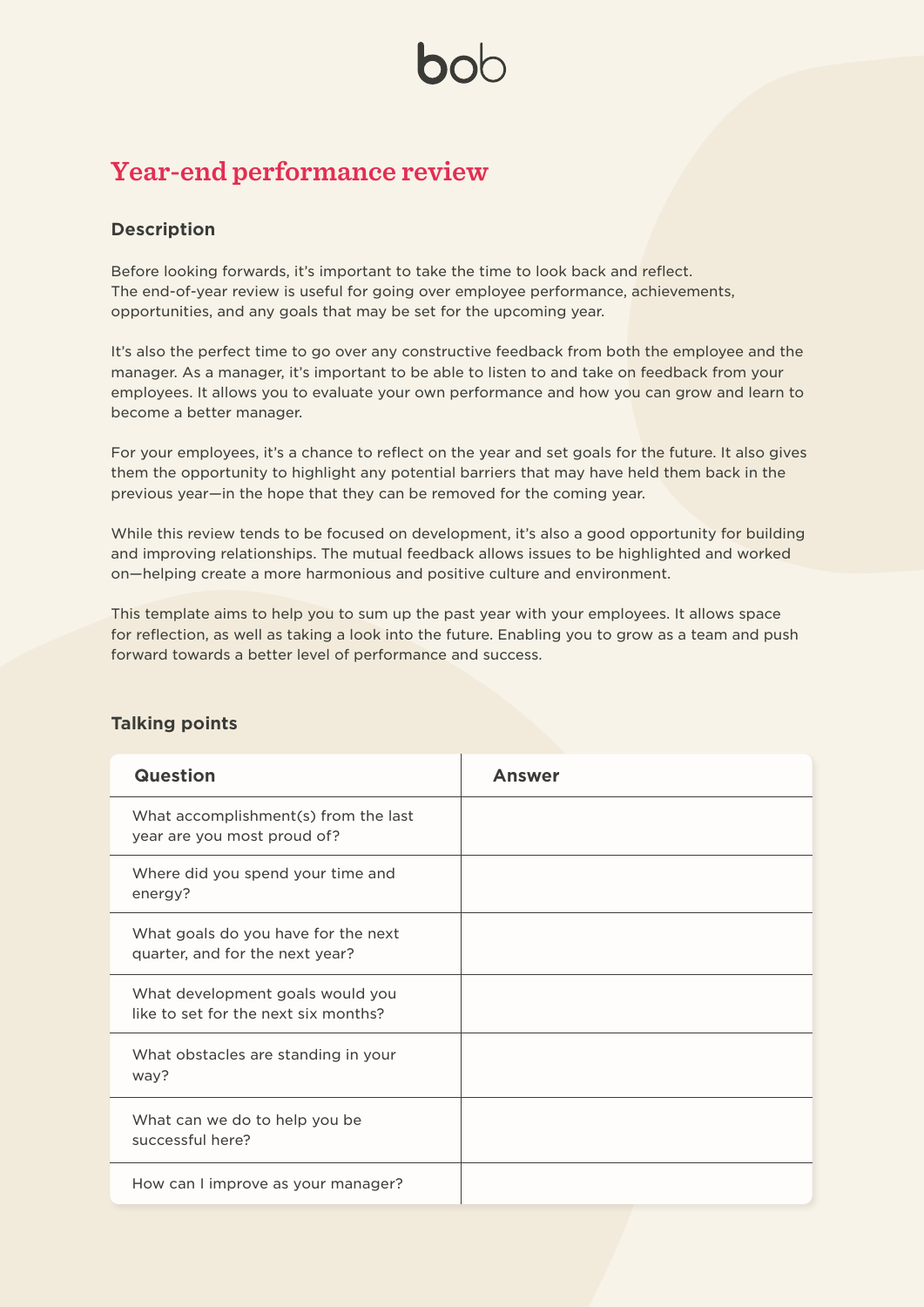## **One-to-one meetings help** you to create a positive, people-first culture

The best thing about one-to-one meetings is that they let your people know that you have their back, and that you're there to support them.

Remember that your employees have a whole life outside of work. And major events unrelated to work can affect their mood and productivity levels.

Events such as getting married or divorced, having a baby, or experiencing the death or illness of a loved one can heavily affect a person.

But sometimes something as simple as letting people know that you understand and are here for them can do wonders for your culture and employer brand, as well as building a deep level of trust with your employees.

These five example templates are a great place to start. Each different template covers a different area, yet they are still about the same thing at their core: the overall welfare of your employees.

By properly utilizing these templates, you can curate a winning culture where communication and care are top priorities.